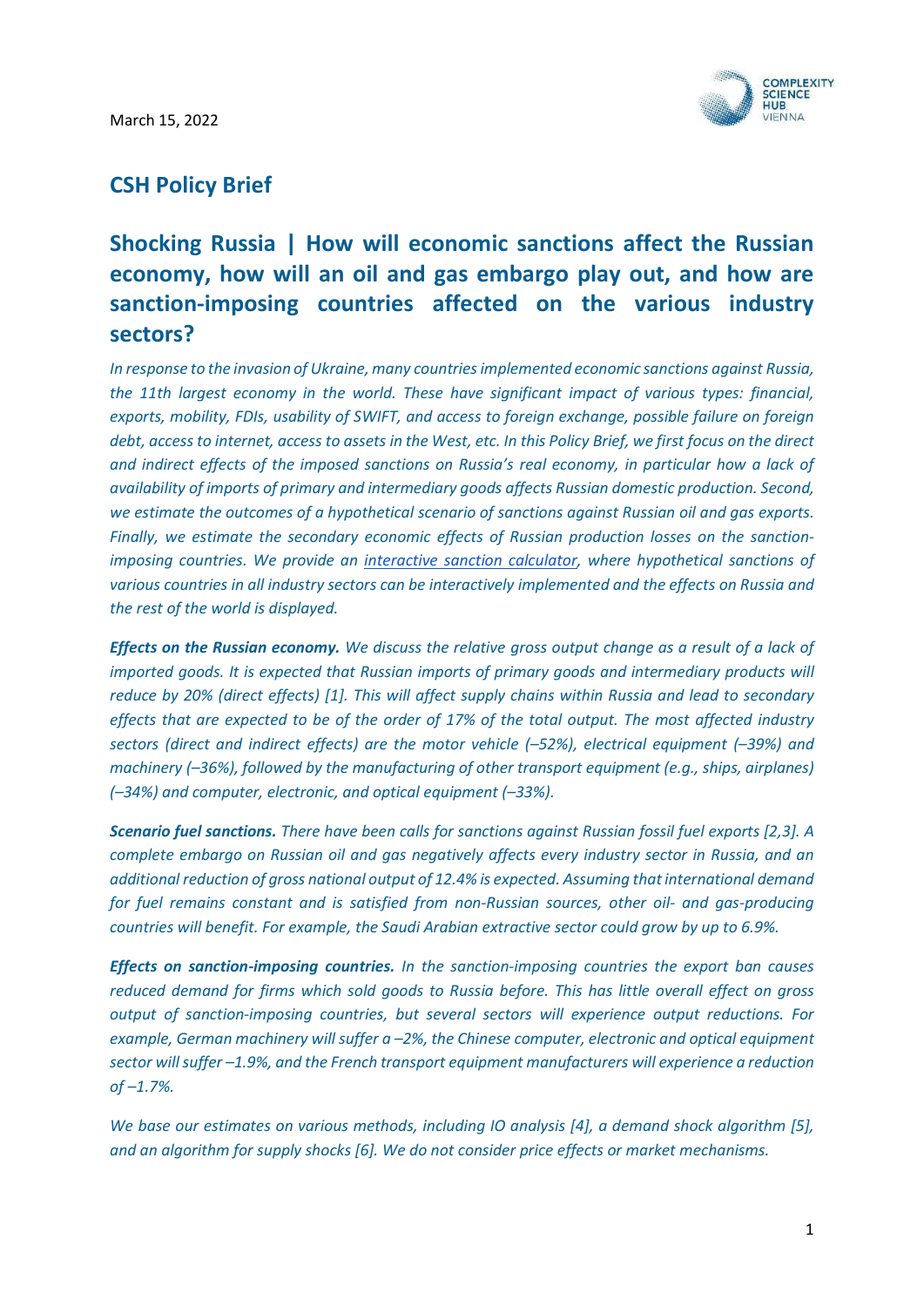#### **Background**

In response to Russia's invasion of Ukraine, many countries imposed sanctions on Russian individuals, closed their airspace for Russian aircrafts and restricted exports to and imports from Russia. With Russia being the 11th largest economy in the world (measured by GDP) [7], the sanctions are expected to have strong effects on the global economy. The current economic sanctions focus on a range of high-tech products that are important for Russian intermediate demand, meaning that they cause strong secondary effects. There have been calls for, and announcements of new sanctions against Russia, in particular a reduction or stop of imports of Russian fossil fuels [1,2].

Russia's economy is strongly focused on the extraction of natural resources [8]. As shown in Fig. 1a, its most important export is petroleum oil, followed by natural gas and coal (brown block) that make up more than 56% of Russian exports, followed by metals (red, 9.7%) and agricultural products (yellow, 9.5%). While Russia exports mostly products of low economic complexity, it does import highcomplexity products. Figure 1b shows that Russia's main imports are machinery (blue, 21.3%), chemicals (magenta, 17.7%), and cars and parts (purple, 13.0%).



Figure 1. Russian foreign trade in 2019, excluding services. (a) Russian exports consisted mainly of low-complexity products such as minerals (brown), metals (red) and agricultural products (yellow). (b) Russian imports in 2019 consisted mainly of complex products, such as machinery (blue), chemicals (magenta), vehicles (purple), and electronics (turquoise), but also agricultural products (yellow) and garments (green) have a significant share. Source: Atlas of Economic Complexity [8].

### The CSH perspective

Economic sanctions typically target a country's trade relations. Beyond the direct impact on the supply or demand of a sanctioned product, the consequences of trade barriers propagate up- and downstream the supply chains in the impacted industry sectors. In this CSH Policy Brief, we analyze the effect of economic sanctions against Russia with a special focus on indirect economic effects.

Methods. We use two types of methods. The first is a supply shock propagation model that assumes linear production functions for every sector and iteratively propagates shocks through the supply chains [6]. We use it to estimate the consequences of Russian import shortages. The second method is a linear-response model developed at CSH [5] to assess the effects of demand changes that result from the trade restrictions. Starting from external demand shocks, it returns predictions for output changes. It is similar to standard IO analysis (Leontief inverse) [4] and was used to estimate the effects of US tariffs on European steel and aluminum implemented in 2018. Here, we use it to assess the changes in gross output of the sanctioning countries resulting from trade sanctions against Russia.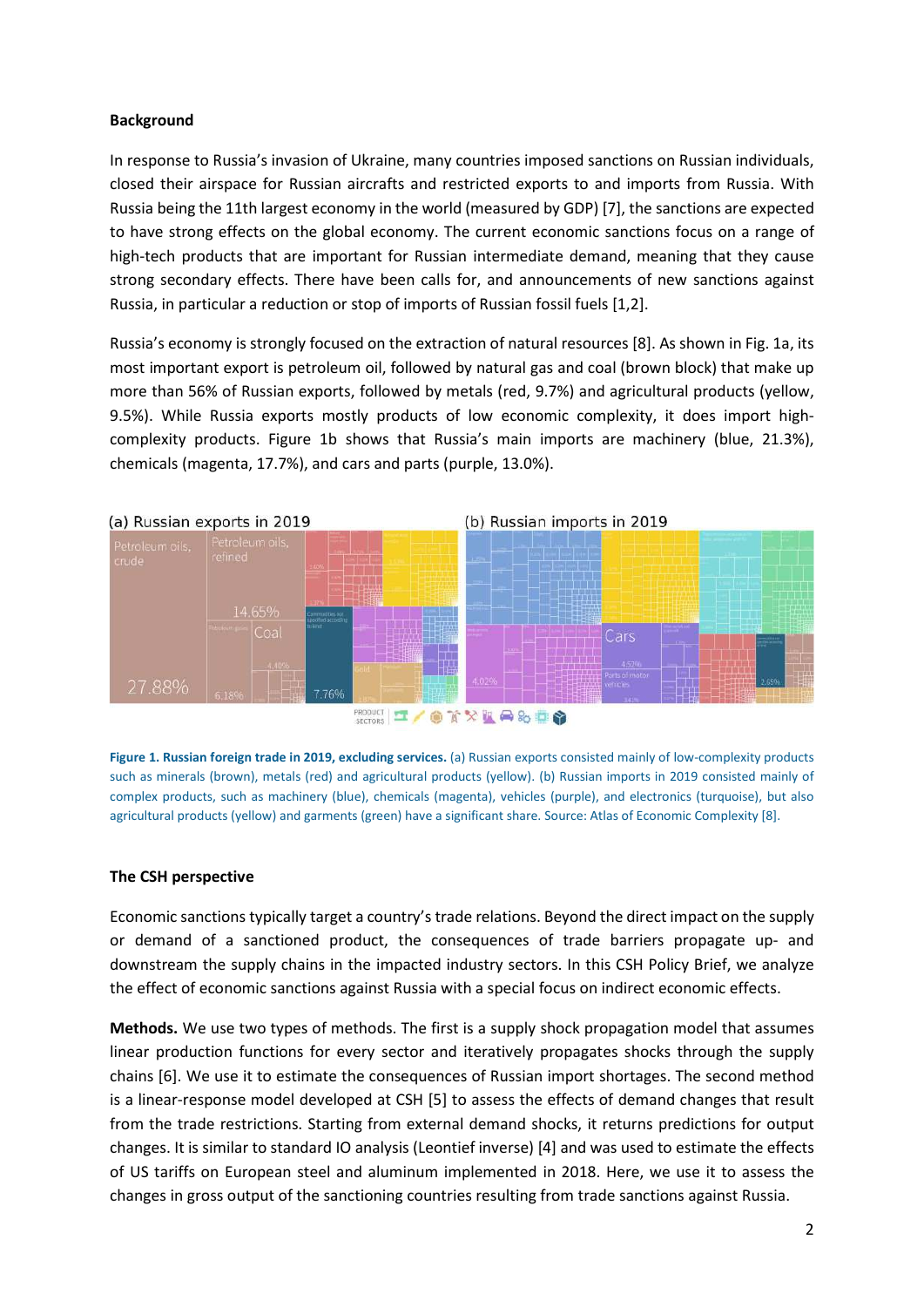Data. We use Inter-Country Input-Output (ICIO) tables provided by the Organization for Economic Cooperation and Development (OECD) [9]. The ICIO is a multi-regional input output table for 66 countries and 45 industries (based on ISIC Revision 4). We use data for the last available year, 2018.

### Results

This policy brief discusses two specific scenarios. For arbitrary sanctions we provide an interactive tool that allows one to implement any sanction scenario, see https://vis.csh.ac.at/sanctions-on-russia/.

Scenario 1: Effects of current sanctions. We start with an assessment of the currently implemented sanctions. Most of these are imposed by Western countries, including the USA, Canada, the UK, and EU member states. They mainly target the sectors: electronic and optical equipment, machinery and equipment, motor vehicles, other transport equipment (ships, airplanes), and financial activities. We assume that the export of these products to Russia is no longer possible. In our baseline scenario, we assume that China and India adopt similar sanctions. We comment on the case where only Western countries put the described sanctions in place. Note that the current sanctions do not include trade restrictions for oil or gas. We discuss these in a separate Scenario 2 below.

Effects on Russian supply chains - supply shock. Overall, around 20% of Russian imports are affected by the sanctions [8]. Russia will consequently experience a supply shock in the sanctioned goods: primary and intermediate goods (for example machinery from Germany) are no longer available to Russian firms that need to reduce their production. This is particularly important because for complex goods Russia imports a large fraction of its intermediate inputs from abroad. For example, 42% of all intermediate inputs from "Computer, electronic and optical equipment" are imported. The "machinery" sector is affected strongly. There, 36% of all intermediate inputs are sourced abroad. For more details, see Appendix Tab. 1.

We calculate the indirect effects based on the assumption that a firm that lacks a fraction of its inputs has to reduce its own production accordingly. The reduced production now also affects this firm's customers – also their production needs to be reduced. The cascade is repeated iteratively until a new equilibrium is reached [6]. For the initial shock we assume that Russia can't import the sanctioned goods at all. The assumed input reductions are summarized in Appendix Tab. 1.

The direct and indirect effects sum up to a reduction of 17% of total output. The most affected industry sectors (direct plus indirect effects) are the motor vehicle (–52%), electrical equipment (–39%) and machinery (–36%) producers, followed by the manufacturing of other transport equipment (e.g., ships, airplanes) (–34%) and computer, electronic and optical equipment (–33%). Figure 2 shows the relative output reductions for the 25 largest sectors.

If only Western countries impose shocks on Russia, the total output is only reduced by 6%. However, the most affected sectors are still the motor vehicle production (–39%), machinery (–23%), electrical equipment (–23%).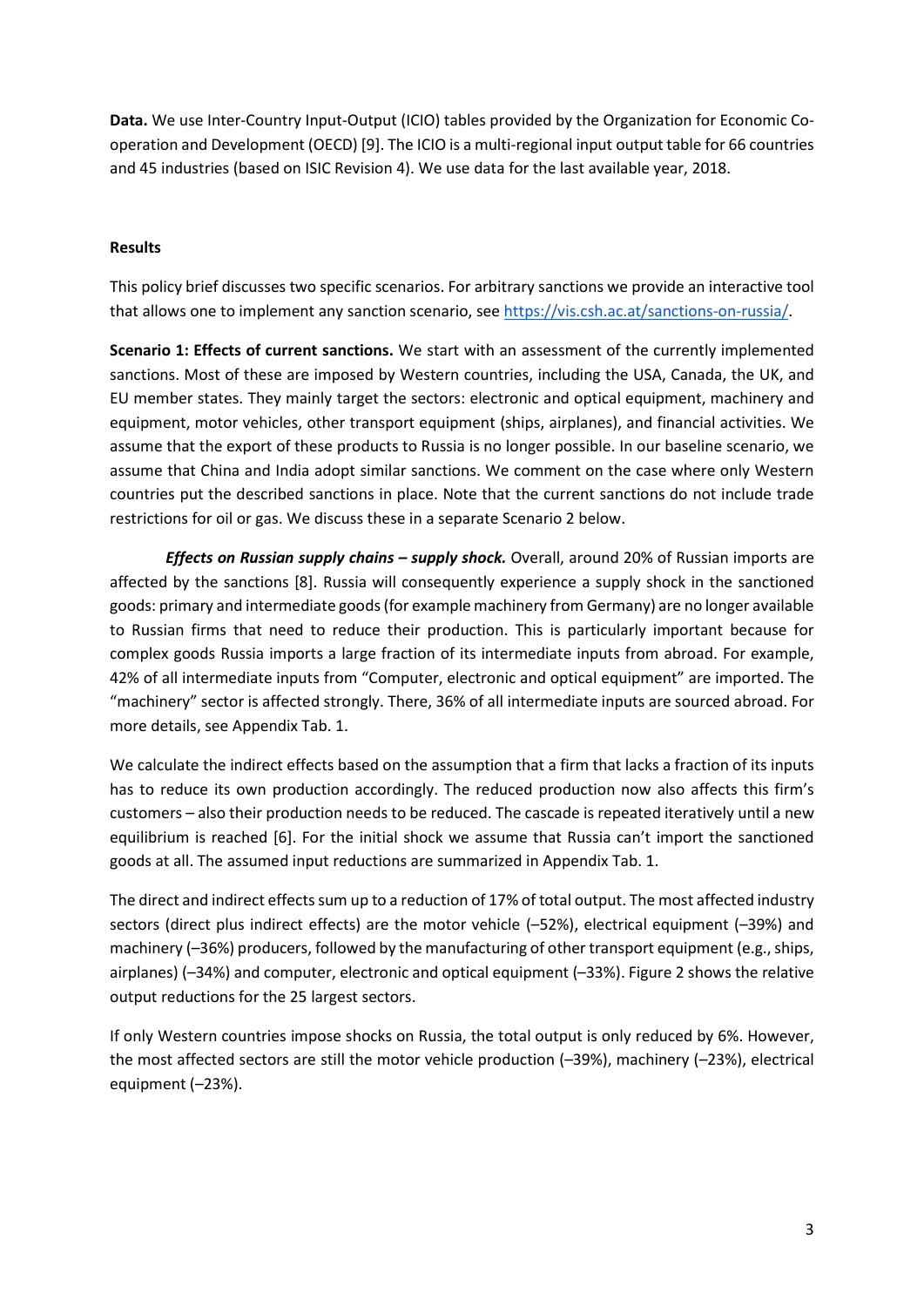

Figure 2. Effects of global sanctions on the Russian economy. We assume that the lack of supply caused by the sanctions of Western countries to the Russian economy (in the machinery, electrical equipment, and other sectors, see Appendix Tab. 1) cannot be compensated and propagates as a supply shock along Russian supply chains. We show the resulting (direct + indirect) relative output changes for each sector. The largest negative shock is experienced by the motor vehicle (D29, –52%), electrical equipment (D27, –39%) and machinery (D28, –36%) sectors. The total output of Russia is reduced by 17% (not shown).

**Demand shock in sanction-imposing countries.** Due to sanctions the demand from Russia for products produced in other countries diminishes. To estimate how the world is affected by the imposed loss of demand from Russia, we set Russian final and intermediate demand for sanctioned products in the sanction-imposing countries to zero. We then calculate direct and indirect effects on the gross output of all other countries. For the list of values used as inputs, see Appendix Table 2. In Fig. 3 we show the results of the 25 largest industry sectors in the 25 largest economies and Austria. For a complete list, see https://vis.csh.ac.at/sanctions-on-russia/. The total output change is relatively weak. For example, summing over all sectors, Germany only faces –0.3% of its total production output. Individual sectors can be affected more. The highest output reductions are observed in Germany with up to –2% in "Machinery", followed by China with –1.9% in "Computer, electronic and optical equipment", France with –1.7% in "Transport equipment", and Italy with –1.6% in "Machinery". Because those that are directly affected tend to have long and integrated supply chains, the indirect effects are strong and spread across many sectors.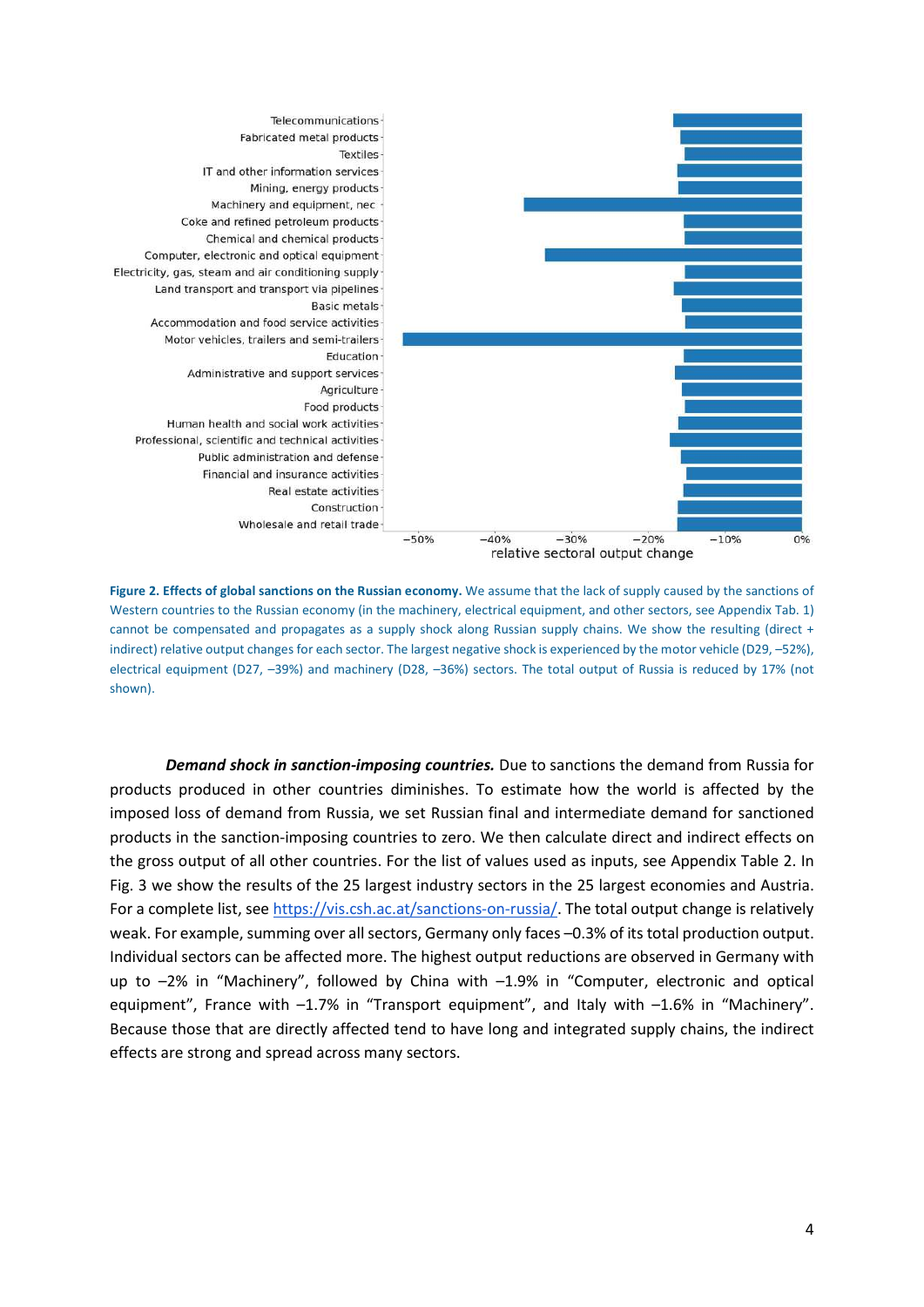

Figure 3. Effects of the global sanctions against Russia on the sanction-imposing countries. We assume that no exports to Russia in the sanctioned sectors take place (e.g., machinery, electrical equipment, etc., see Appendix Tab. 1). This causes a demand shock to these sectors in the sanction-imposing countries, that will propagate upstream along global supply chains. We show the relative output change (direct + indirect) for the 25 largest sectors in the 25 largest economies (and Austria) that result from the sanctions as they are currently implemented. Some sectors suffer significant output losses, e.g., "Machinery" in Germany (–2%) or "Computer, electronic and optical equipment" in China (–1.9%). The lower panel shows the overall output reduction. It is comparably small with up to –0.3% total output loss in Germany.

Scenario 2: Sanctions on Russian fossil energy exports. Since fossil energy exports are Russia's main source of revenue, there have been calls to ban fossil fuel imports from Russia. On March 8, the European Commission outlined a Master Plan to reduce EU gas imports from Russia by more than twothird this year and to zero well before 2030 [2]. In the short term, the EU plans to increase natural gas imports from other countries, in the long run the dependence on fossil gas should be substituted by carbon neutral alternatives. An even larger portion of Russian exports is Petroleum oil. On March 8, US President Biden announced that the US will ban all imports of Russian oil and gas [3].

We now simulate expected short-term effects of sanctions on the Russian and global fossil fuel industry. We assume that in the short run there is no possible substitution for fossil fuels. An import ban of oil, gas, and coal constitutes a demand reduction for the Russian extractive sector, but a supply reduction for many countries. For the short- to medium-term we assume that the open demand is compensated proportionally by non-sanctioned countries. Hence, we apply a proportional, positive shock. We use the Linear Response model described in [5] to calculate the indirect effects of the negative and positive shocks, respectively. For details, see Appendix Tab. 3.

Figure 3 shows the model results for the 25 largest economies by sector. Note that relative shocks are 10 times larger than for the sanctions currently in place in Scenario 1.

It is clear the demand reduction for Russian oil and gas affects almost all industry sectors in Russia. Most affected are the (directly affected) mining (–77%) and refinery (–54%) sectors, followed by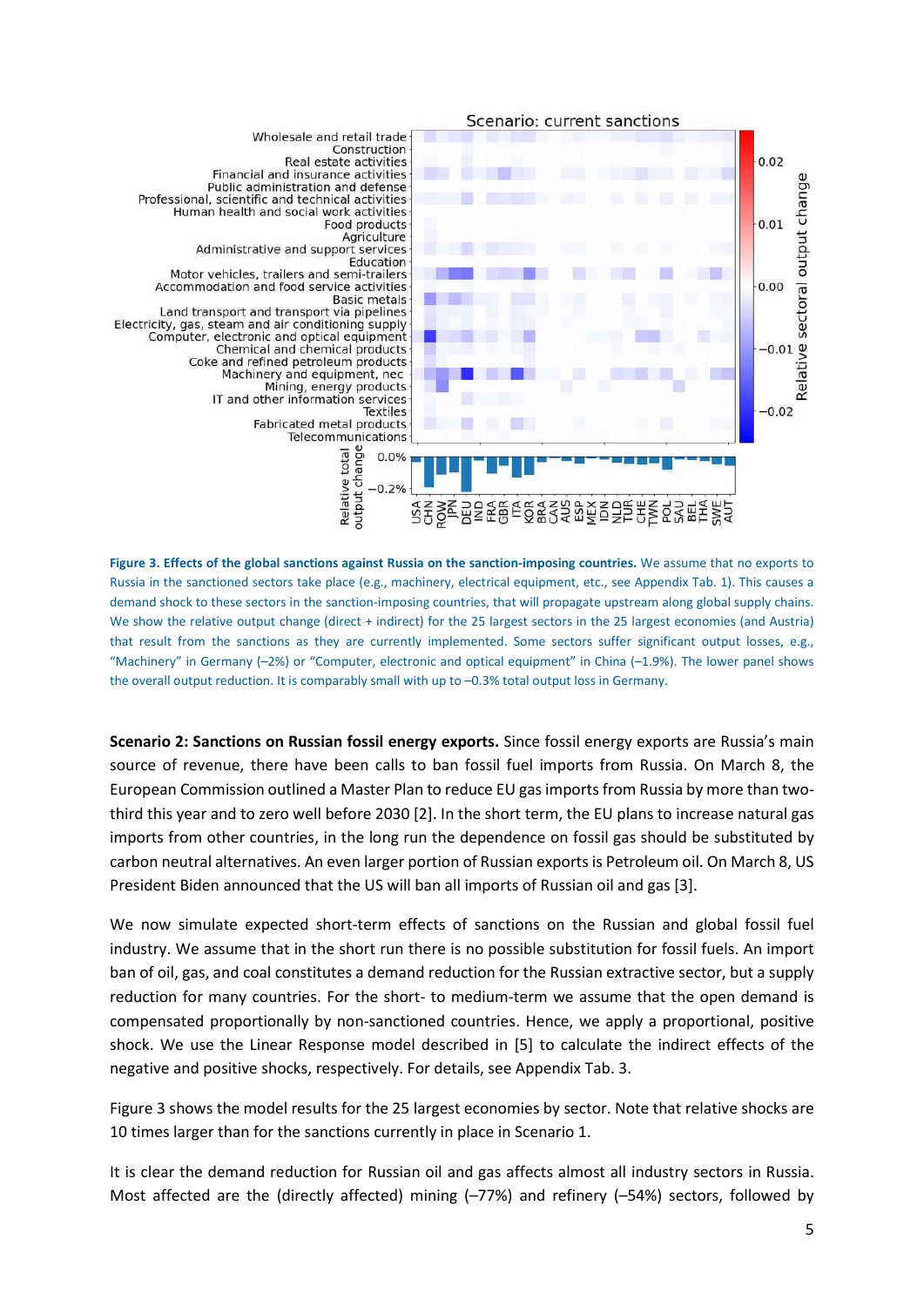(indirectly affected) "Mining support activities" (–41%) and "Land transport and transport via pipelines" (–14%). These effects add to the output reductions due to the current sanctions presented in Scenario 1.

Who benefits? Countries that benefit most are Saudi Arabia, Norway, the USA, and Australia. Since supply chains for oil- and gas extraction are short, the increased demand in other countries does not produce sizable indirect effects. The largest increase is in the Saudi Arabian mining sector with a 6.9% increase of output, followed by the same sector in the USA with 6.7%, and China 6.4%.



Figure 4. Effects of a global oil, gas and coal embargo against Russia. The heatmap shows the relative output change for the 25 largest sectors in the 25 largest countries that result from the sanctions against Russian oil, gas, and coal exports. We assume that Russia does not export any fossil fuels anymore. This represents a demand reduction for the Russian fossil fuel industry. The direct and indirect effects of the demand reduction are visible as a blue vertical line. Most affected are the Russian mining and refinery sectors (–77% and –54%, respectively). In the short- to medium-term, Russian oil, gas, and coal exports need to be compensated by other countries. We assume that every country increases its production proportionally to compensate for Russian exports. Most affected is again the mining sector, with values around 6% in most countries.

### Conclusion

We discuss two scenarios, one where we assume that the current sanctions remain in place as they are, and a second one where we assume a global ban of oil, gas, and coal imports from Russia. We estimate the direct and indirect impact of these sanctions on the Russian economy and the sanctionimposing countries, respectively.

The sanctions currently in place will have a relatively minor effect on Western economies, where some industry sectors will be hit by up to 2% as a consequence of demand shocks. The effects are moderate in comparison to their effect on the Russian economy, which is about to suffer output losses of up to 17%.

In addition, sanctions on Russian fossil energy exports would have a large impact on the Russian economy. Our model predictions estimate an additional output reduction of 12.4% on top of the 17%.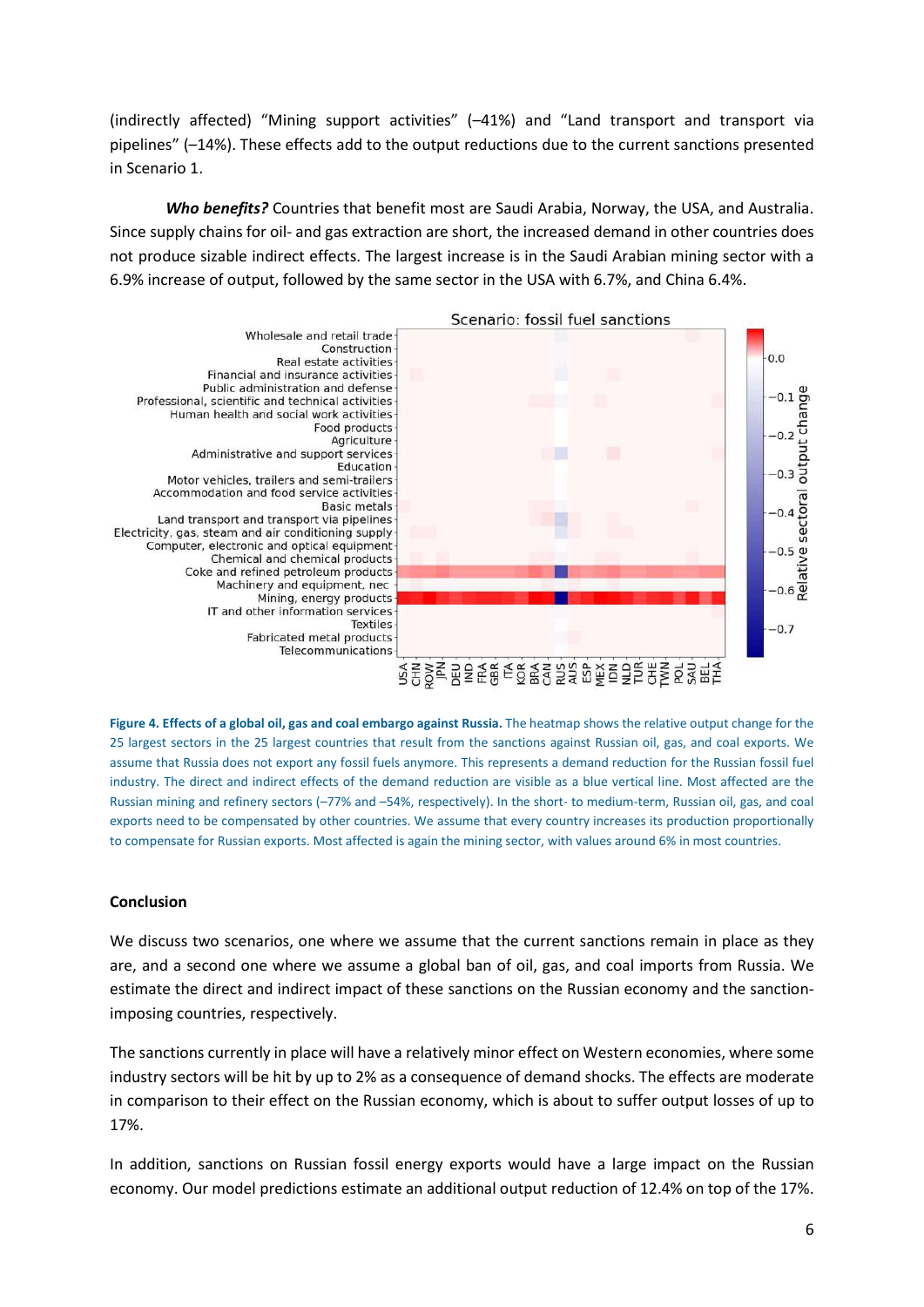If the fossil fuels were substituted by imports from other oil and gas producing countries (which might be hard because of infrastructural constraints), the effect on Western economies can be kept moderate; other exporting countries could benefit with increased sales of up to 7% in the extractive sector, for instance in Saudi Arabia.

The models used in this Policy Brief have several limitations. Our scenarios are based on assumptions that exclude important factors such as how government subsidies, price dynamics, the short-term availability of production capacities, and the increasing implementation of green technologies will influence the actual development of demand for Russian goods. However, our scenarios give a good impression to what extent Russia and other countries and sectors will be affected in unmitigated scenarios.

For other scenarios we provide an interactive visualization tool (scenario calculator) to explore effects of arbitrary sanction settings in various countries and industry sectors that can be defined by the reader; see our webpage https://vis.csh.ac.at/sanctions-on-russia/.

## CSH scientists: Tobias Reisch, Liuhuaying Yang, Jan Hurt, Stefan Thurner

#### Sources

[1] "EU Financial Sanctions Files (FSF) - OpenSanctions" opensanctions.org. Retrieved March 11th, 2022

[2] "https://twitter.com/POTUS/status/1501237509853962242?s=20&t=t\_h\_VP1S0Z2muJ8hMJa5GA". twitter.com. Retrieved March 8th, 2022.

[3] "REPowerEU: Joint European action for more affordable, secure and sustainable energy" ec.europa.eu. Retrieved March 8th, 2022.

[4] Miller, Ronald E., and Peter D. Blair. Input-output analysis: foundations and extensions. Cambridge University Press, 2009.

[5] Klimek, P., Poledna, S. & Thurner, S. Quantifying economic resilience from input–output susceptibility to improve predictions of economic growth and recovery. Nat Commun 10, 1677 (2019). https://doi.org/10.1038/s41467-019-09357-w

[6] Diem, Christian, et al. Quantifying firm-level economic systemic risk from nation-wide supply networks. Available at SSRN 3826514 (2021).

[7] "GDP (current US\$) | Data". data.worldbank.org. Retrieved March 8th, 2022.

[8] "The Atlas of Economic Complexity". atlas.cid.harvard.edu. Retrieved March 8th, 2022.

[9] "OECD Inter-Country Input-Output (ICIO) Tables". oecd.org. Retrieved March 8th, 2022.

#### About the CSH

The Complexity Science Hub Vienna was founded with the aim of using Big Data for the benefit of society. Among other things, the CSH systematically and strategically prepares large data sets so that they can be used in agent-based models. These simulations allow the effects of decisions in complex situations to be tested in advance and systematically assessed. Thus, the CSH provides fact-based foundations for evidence-based governance.

CSH Policy Briefs present socially relevant statements that can be derived from CSH research results.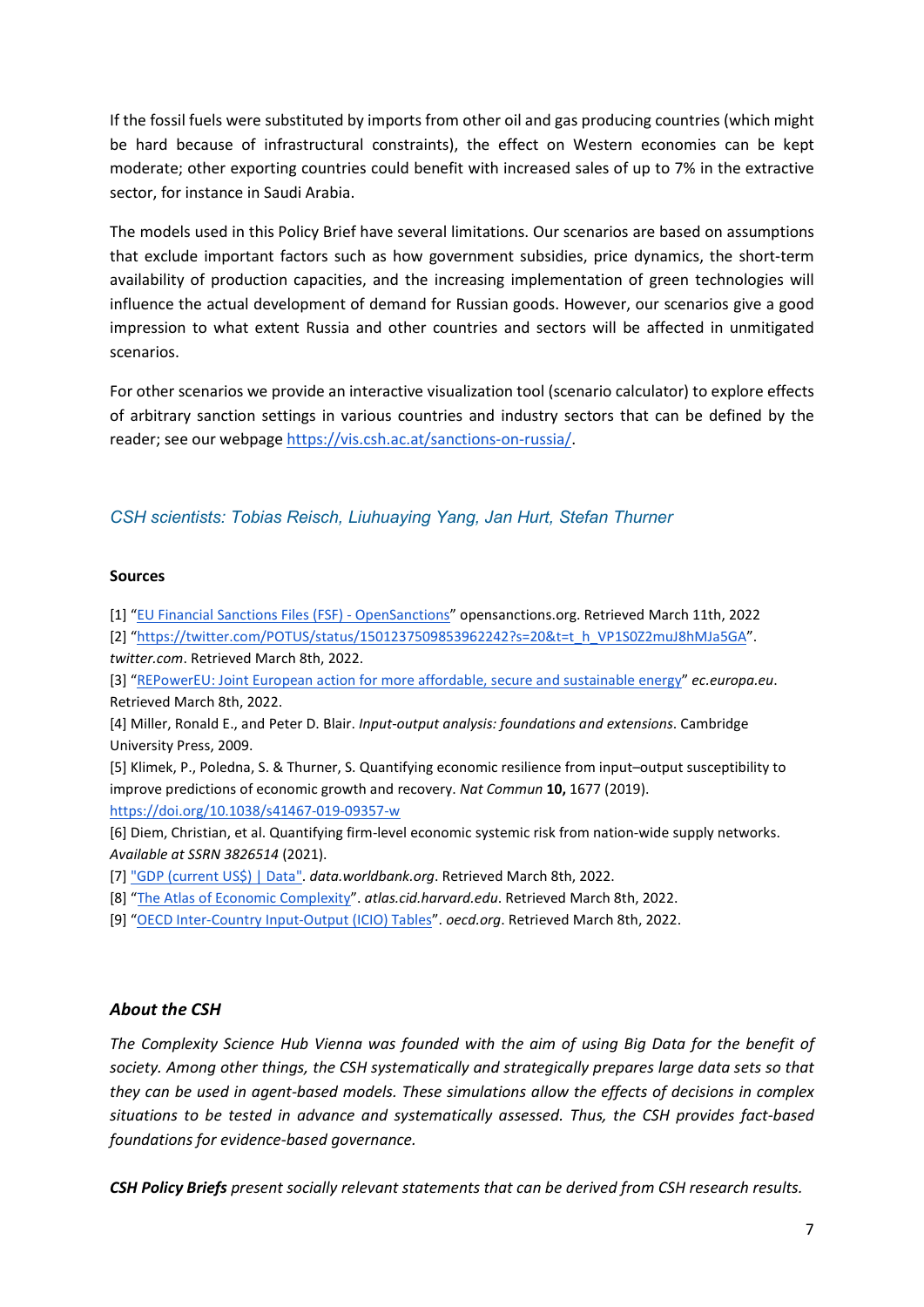# Appendix

Appendix Table 1: Direct effects of the sanctions on Russia. The percentages show the supply reductions as a consequence of the direct shocks.

| Code            | <b>Industry</b>                               | <b>Supply shock RUS</b> |
|-----------------|-----------------------------------------------|-------------------------|
| D <sub>26</sub> | Computer, electronic and optical<br>equipment | $-42%$                  |
| D <sub>27</sub> |                                               |                         |
|                 | <b>Electrical equipment</b>                   | $-16%$                  |
| <b>D28</b>      |                                               |                         |
|                 | Machinery and equipment, nec                  | $-36%$                  |
| D <sub>29</sub> |                                               |                         |
|                 | Motor vehicles, trailers and semi-trailers    | $-26%$                  |
| <b>D30</b>      |                                               |                         |
|                 | Other transport equipment                     | $-18%$                  |
| <b>D31T33</b>   |                                               |                         |
|                 | Manufacturing nec; repair and installation    | $-11%$                  |
| <b>D64T66</b>   |                                               |                         |
|                 | Financial and insurance activities            | $-9%$                   |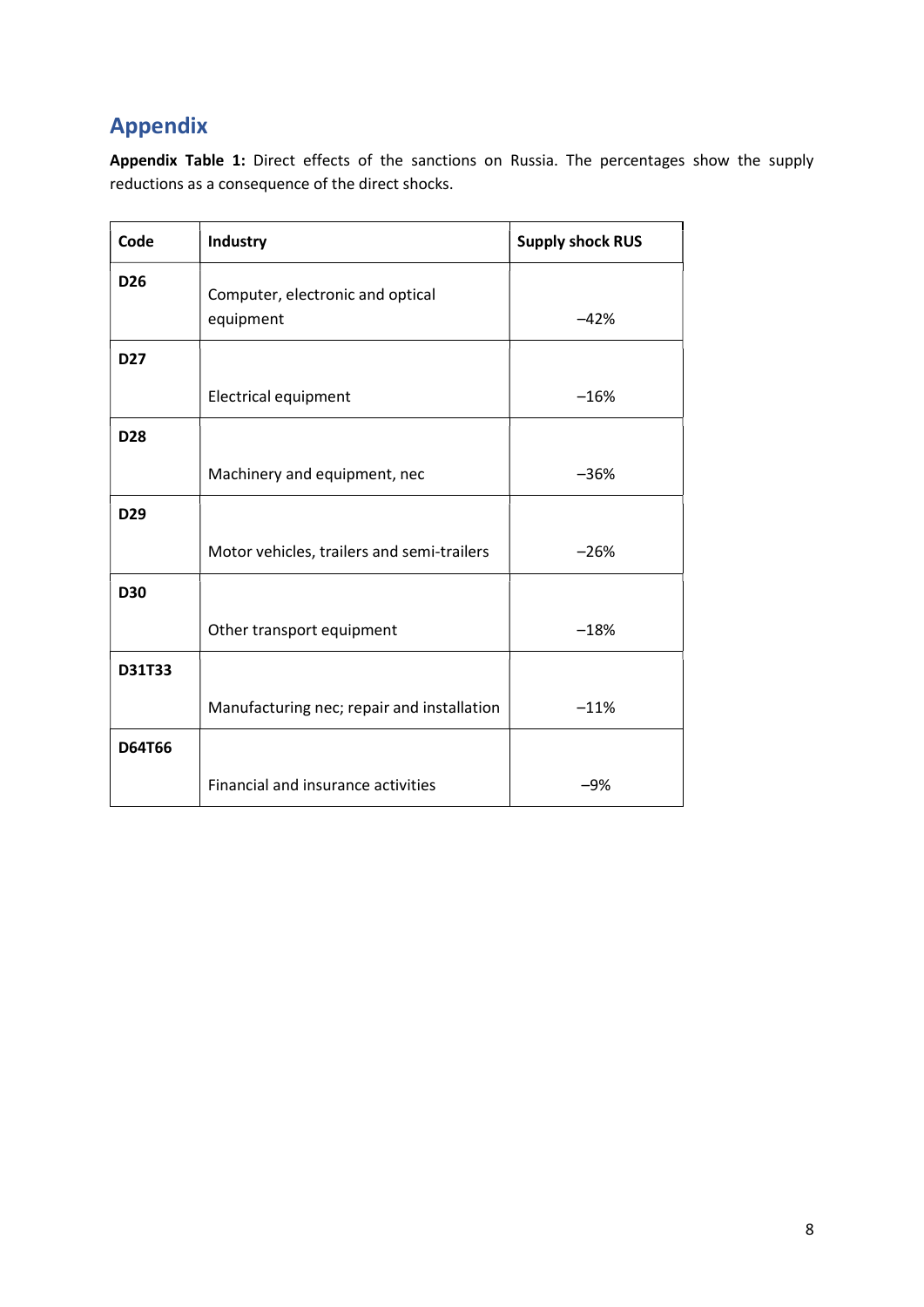Appendix Table 2: Detailed relative shock sizes for scenario 1, current sanctions. The scenario assumes that Russia loses all its foreign demand for the sectors specified below. This is inaccurate but assumed here for simplicity. Further, Russia experiences a supply shock, hence, the table does not contain a shock for Russia.

| Code            | Industry                                      | Demand shock outside of<br><b>RUS</b> |
|-----------------|-----------------------------------------------|---------------------------------------|
| D <sub>26</sub> | Computer, electronic and optical<br>equipment | $-100%$                               |
| <b>D27</b>      |                                               |                                       |
|                 | <b>Electrical equipment</b>                   | $-100%$                               |
| D28             |                                               |                                       |
|                 | Machinery and equipment, nec                  | $-100%$                               |
| D29             |                                               |                                       |
|                 | Motor vehicles, trailers and semi-trailers    | $-100%$                               |
| <b>D30</b>      |                                               |                                       |
|                 | Other transport equipment                     | $-100%$                               |
| D31T33          |                                               |                                       |
|                 | Manufacturing nec; repair and installation    | $-100%$                               |
| <b>D64T66</b>   |                                               |                                       |
|                 | Financial and insurance activities            | $-100%$                               |